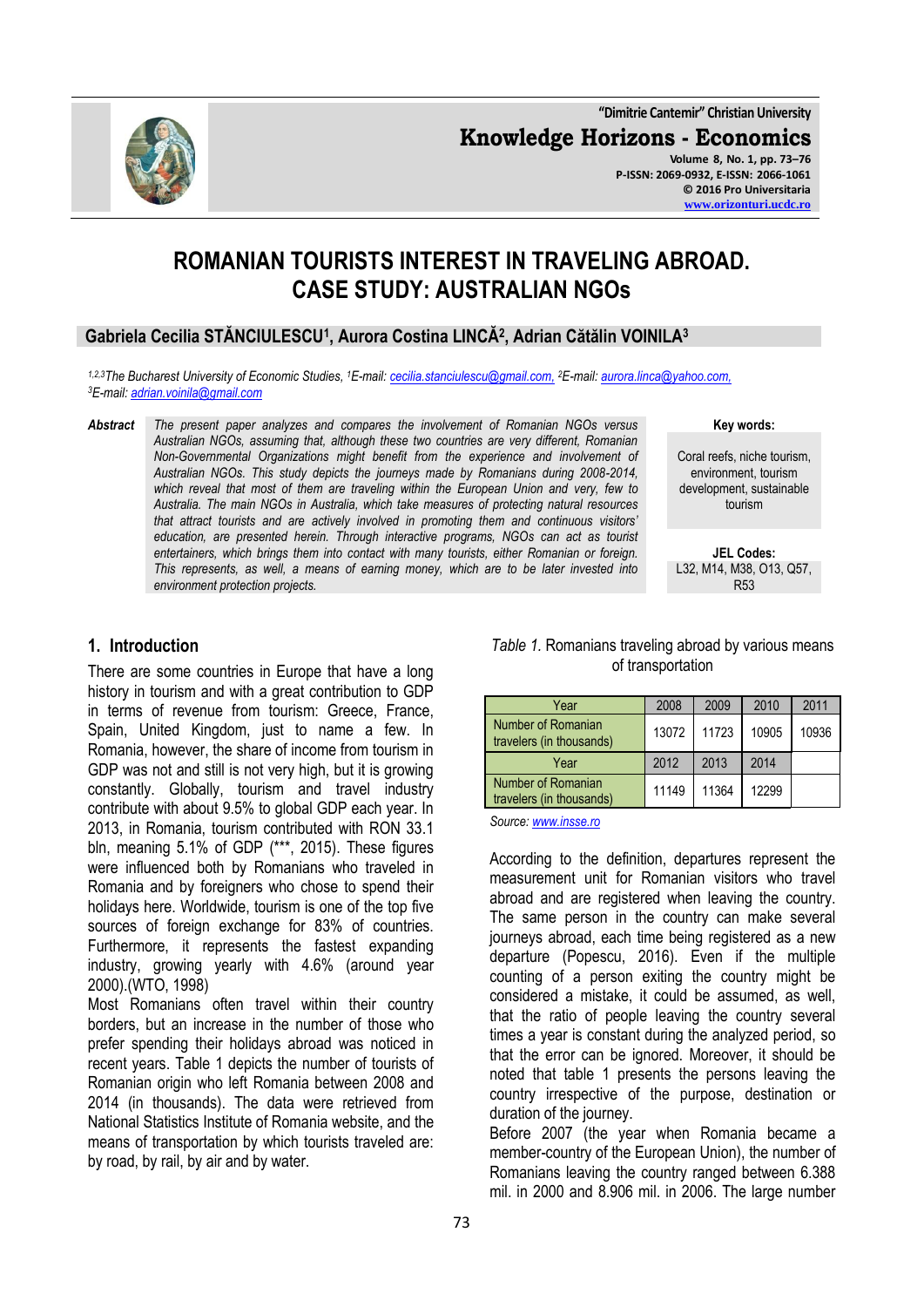of exits in 2007 (10.980 mil.) was encouraged by the fact that Romanians earned the freedom to travel within the European Union only with their identity card and without other supporting documents. The influence of the economic crisis can be easily derived from the table above, having a great influence until 2011, when the number of people leaving the country registered again an upward trend.

One can say that in 2011, 54% of total population (according to 2011 census, total population was 20.121.641 residents) left the country, which means that, in spite of the democratic policy and the fact that Romania is an EU member, the economic level and the touristic education are still very low compared to the rest of EU member-states.

#### *Case study: Australian NGOs involvement in touristic promotion*

Scientists state that there are more species of plants and animals in the sea than on land. This is an additional reason for tourists to be involved in continuously protecting this special environment (i.e. the water) that human kind has yet to entirely discover.

## *1. Natural richness and tourism*

*Black Sea seaside* – There are about 1.500 species of animals in the Black Sea, especially invertebrates, fish, dolphins and even some seals in the region of Kaliakra Cape. From economic point of view, the most important fish species are: herring, pelamid, anchovies, horse mackerel and sturgeons. (\*\*\*, 2016)

*Australia's Great Barrier Reef* - It is the largest worldwide coral reef system, covering circa 344.400 km<sup>2</sup> and comprising 300 islands and 3.000 reefs in various development stages. Current research methods and continuously progressing equipment are helping to understand the formation and survival methods which marine plants and animals have adopted (State, 2009). Being such a vast area, there are still many regions not reached by biologists, however they have discovered so far over 1.500 species of live fish, 130 species of sharks and stingrays, 6.000 species of mollusks, shellfish and dolphins, six out of seven species of worldwide endangered turtles (\*\*\*, 2016).

Australia is an island continent; therefore it is surrounded by beaches of various sizes. The Coastal Studies Unit at the University of Sydney has counted 10.685 mainland beaches in Australia, in addition to 838 beaches on 30 inhabited islands (\*\*\*, 2016)

More than 2 mil. people visit Australia's Great Barrier Reef each year, generating an income of over USD 2 bil., which makes tourism an industry having a major impact in Northeast Australia's economy.

Tourism may have a negative impact on this sensitive environment, by humans walking on the bottom of the water (plants are trampled on), dropping anchors, fuel leaking, excessive fishing. The large number of swimmers, associated with the sweat left in the water and suntan lotions they have on their skins, affect the clean environment in which plants have been growing. This is why NGOs that are involved in environmental protection, by educating in this respect tourists and local people, were created.

Romanian seaside faces, as well, a number of problems: water and sand pollution, global warming, overfishing, crowded beaches and the large number of people entering the water during high season – in July-August. Lack of interest for environment protection, lack of touristic education and awareness in this regard are added to these issues, as well.

The rapidly expanding mass tourism industry in the Great Barrier Coral Reef required massive investments in coastal development to accommodate the high influx of tourists, as there is an increasing demand for hotels, marinas, harbors, shops or sports facilities (Cesar, et al., 2003). These rapid developments had major impacts on coral reefs, on which tourism depends so much (Bryant *et al*., 1998).

## **2. Australian NGOs**

Non-governmental organizations are actively involved in creating a proper environment for tourism development and there are more than 40 such organizations in Australia that are advocating for environment protection, by educating in this respect both tourists and local residents.

*WWF Australia (World Wildlife Fund)* is an NGO involved in activities which are meant to stop the environment degradation process and to build a future in which people are living in harmony with nature. With financial assistance from companies like Coca-Cola, Blackmores, John West and others, WWF Australia supported projects related to (\*\*\*, 2016):

a. *Improving water quality.* Effective action must be taken now to reduce land-based sources of sediment, fertilizer and pesticide pollution. WWF is working with farmers to reduce pollution.

b. *Global warming.* The future impacts of global warming must be included in government plans regarding the reef. It is imperative that action be taken at a national level to reduce  $CO<sub>2</sub>$  emissions.

c. *Ending poor fishing practices*. Sustainable levels of fishing in the marine parks are needed to minimize the impacts on the reef's biodiversity. WWF works with commercial fisheries to end poor fishing practices.

d. *Protection from coastal industrialization. Fight for the Reef* is a campaign working with the Australian community to protect the Reef and the USD 6 billion tourism industry and 60.000 jobs it supports from rapid and unsustainable industrialization of the Reef's coast.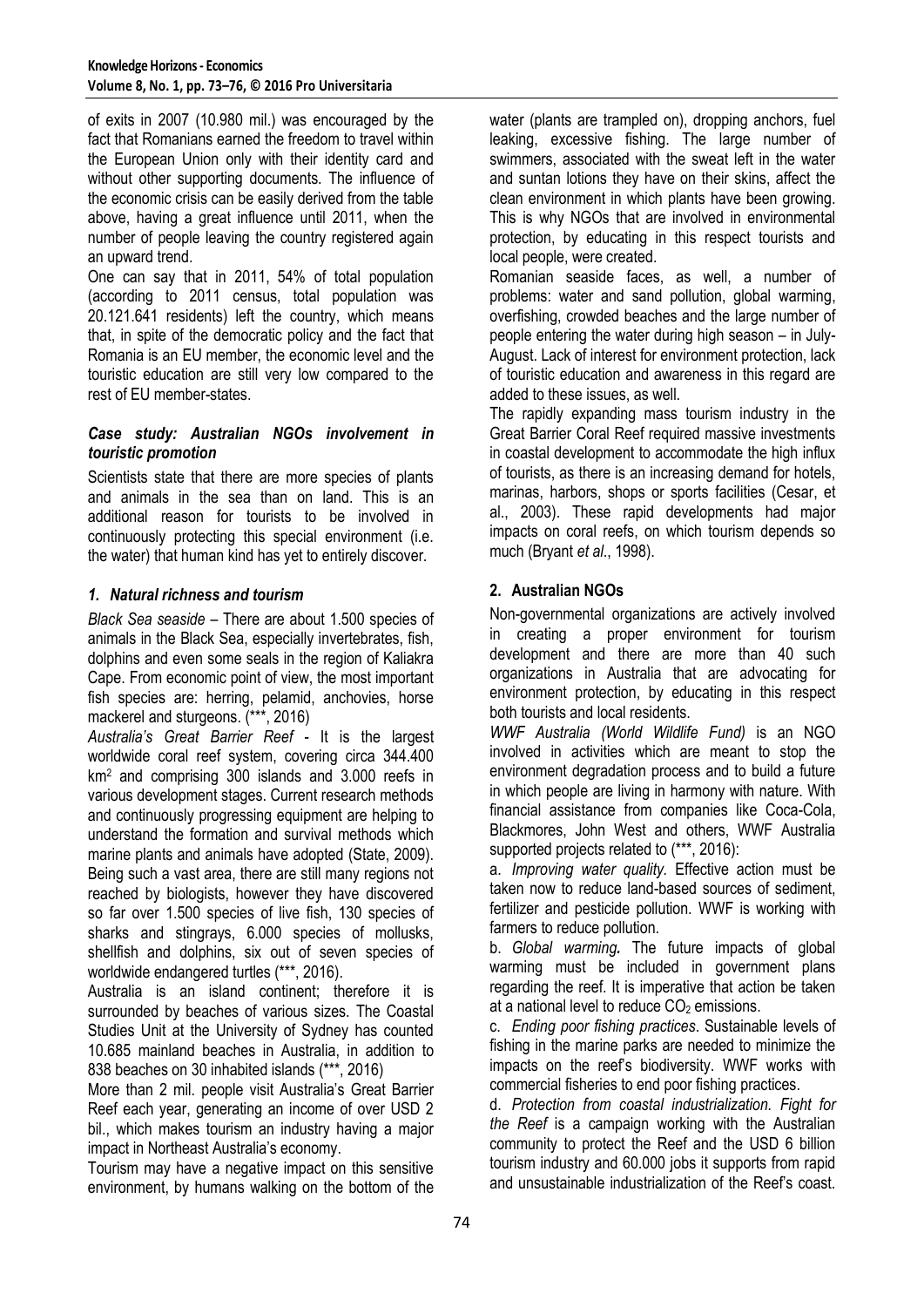Their *Fight for the Reef* campaign is run in partnership with the Australian Marine Conservation Society (AMCS).

*Right Tourism* is an organization that fights against using animals for human entertainment (swimming with dolphins, bloody fights between dogs, roosters, horses, bulls), as well as for protection of the marine areas. Detailed instructions published on the Right Tourism website (\*\*\*, 2016) educate tourists on how to behave during their holidays, advocating for **R**esponsible, **I**nformed, **G**uilt-free and **H**umane **T**ourism.

*SOI (Sustainable Oceans International)(\*\*\*,* 2016) is partnering with Cairns based 'Sustainable Reefs' and Southern Cross University in order to establish a Reef CPR (coral preservation and restoration) program. This includes a research and training center and coral adoption and planting program that will allow the tourism industry to play a role in helping the reef and to enable fill gaps in knowledge about effective restoration strategies for impacted areas on the Great Barrier Reef. This knowledge will then be used in training programs to build the capacity of the dive industry and key government partners to respond to ship groundings, cyclone damage and general reef breakage occurring at high use sites. Actually, it is pioneering a new philosophy of recognizing that, while the reef is traditionally resilient, it is unable to quickly recover from the huge stresses we are placing on it. Just as we have maintenance programs in land-based parks, we now must do the same with our marine parks. The program covers the science, art and business of restoration, which is key to its success.

The *Adopt-a-Coral* program led by coral mascot 'Ari' will allow tourists, locals and anyone internationally to contribute to saving the Great Barrier Reef. Tourists, especially those snorkeling and diving, can leave the reef in a better condition than they found it, thus turning tourism into a tool for reef preservation.

*Agent Green* (\*\*\*, 2016) is a Romanian organization that focuses its activity on the environmental problems that can permanently damage the biodiversity: destruction of undamaged ecosystems, genetically modified organisms, climate change and poisoning the environment factors (water, air and land). Their campaigns are based on sophisticated investigations that provide the necessary evidence to the responsible authorities to enforce and comply with environmental legislation or to initiate processes to improve the legislation. At the same time, the organization addresses the relevant national and international corporations to implement policies and standards that are superior to existing environmental legislation.

The major goals of the *Green Area* association (\*\*\*, 2016) aims at increasing public participation, especially of young people, to recycling and protecting the environment; promotion of ecological activities;

conducting awareness programs of environmental degradation and protection of affected areas; establishing collaborative relationships with key institutions and specialized organizations; establishing a link between the private and the public sector in environmental matters; promoting cultural values and touristic sights in Romania.

One step in educating tourists was made during 2015 in Romania, through the Romania-Bulgaria Cross-Border Cooperation Program, called "*Common Borders. Common Solutions*". Experts from Grigore Antipa National Institute of Marine Research, along with those from Constanta Dolphinarium, created the brochure "*Nature teaches you*", printed in over 5000 copies and handed to visitors of Constanta Dolphinarium (\*\*\*, 2016) Representatives from Natural Sciences Museum Complex intended, through this brochure freely distributed, to inform tourists about the life of dolphins, the species living in the Black Sea, the reasons for protecting them, which is their relationship with the marine environment and what rules should be followed with reference to dolphins. To attract more tourists to the dolphinarium, the project initiators have collaborated with the seaside hotel managers, who distributed this brochure to their customers.

## **3. Conclusions**

Each touristic area faces problems affecting, on the long-term, the natural environment. A good example is the coral reefs zone in Australia, as sensitive as the Black Sea beaches, but much more intensively exploited and polluted.

NGOs have a major contribution in attracting tourists and protecting the environment in the same time. All NGOs worldwide operate based on the same principles: they are organizations independent from governments (even though most of them are financially sustained by governments); they raise funds from individuals, investing money in various social and environmental causes. Australian NGOs are aimed directly at tourists and cooperate with tour operators, hotel managers, carriers and entertainers who provide touristic activities.

Almost two-fifth of the world's population lives less than 100 kilometers from the ocean and most of them are in developing countries. As human population continues to grow, coastal communities become increasingly dependent on healthy fish stocks. Reef-associated fisheries are an important component of this (Burke, 2001).

All these Australian non-governmental organizations have as their main goal the environmental protection, carrying out programs to inform tourists about the direct influence that they have on the environment. In this